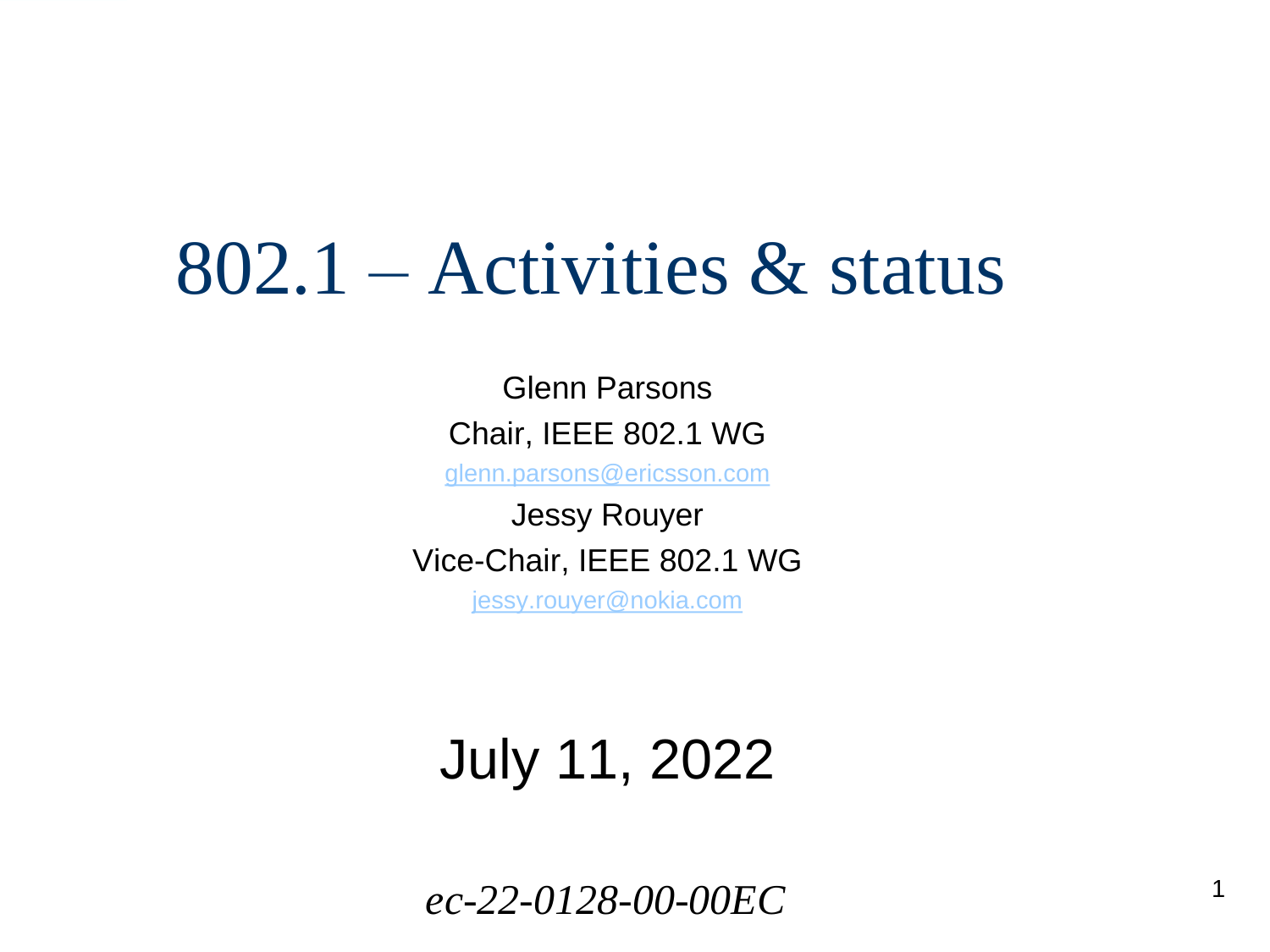# Areas of work

- 802 Architecture and interworking between 802 technologies  $\Box$ 
	- Cross-802 Architecture group, including "Technical Plenary" if needed
- Time-Sensitive Networking (TSN) Task Group:  $\Box$ 
	- Bridges and Bridged Networks
	- Discovery mechanisms
	- Link aggregation and protection
	- Time synchronization
	- Stream reservation and transmission support
	- Enhanced queuing and protection algorithms
	- Congestion management
	- TSN profiles for fronthaul, industrial, automotive and service providers
	- Local Address usage including protocols for local address acquisition
- Security Task Group:  $\Box$ 
	- Secure frame transmission, Key management and Secure device identity
	- Port authentication
	- Privacy
- Maintenance Task Group  $\Box$ 
	- Tracking issues reported with published standards
- **YANGsters**  $\Box$ 
	- Network Management Data Modelling
- 802 NENDICA  $\Box$ 
	- IEEE 802 "Network Enhancements for the Next Decade" Industry Connections Activity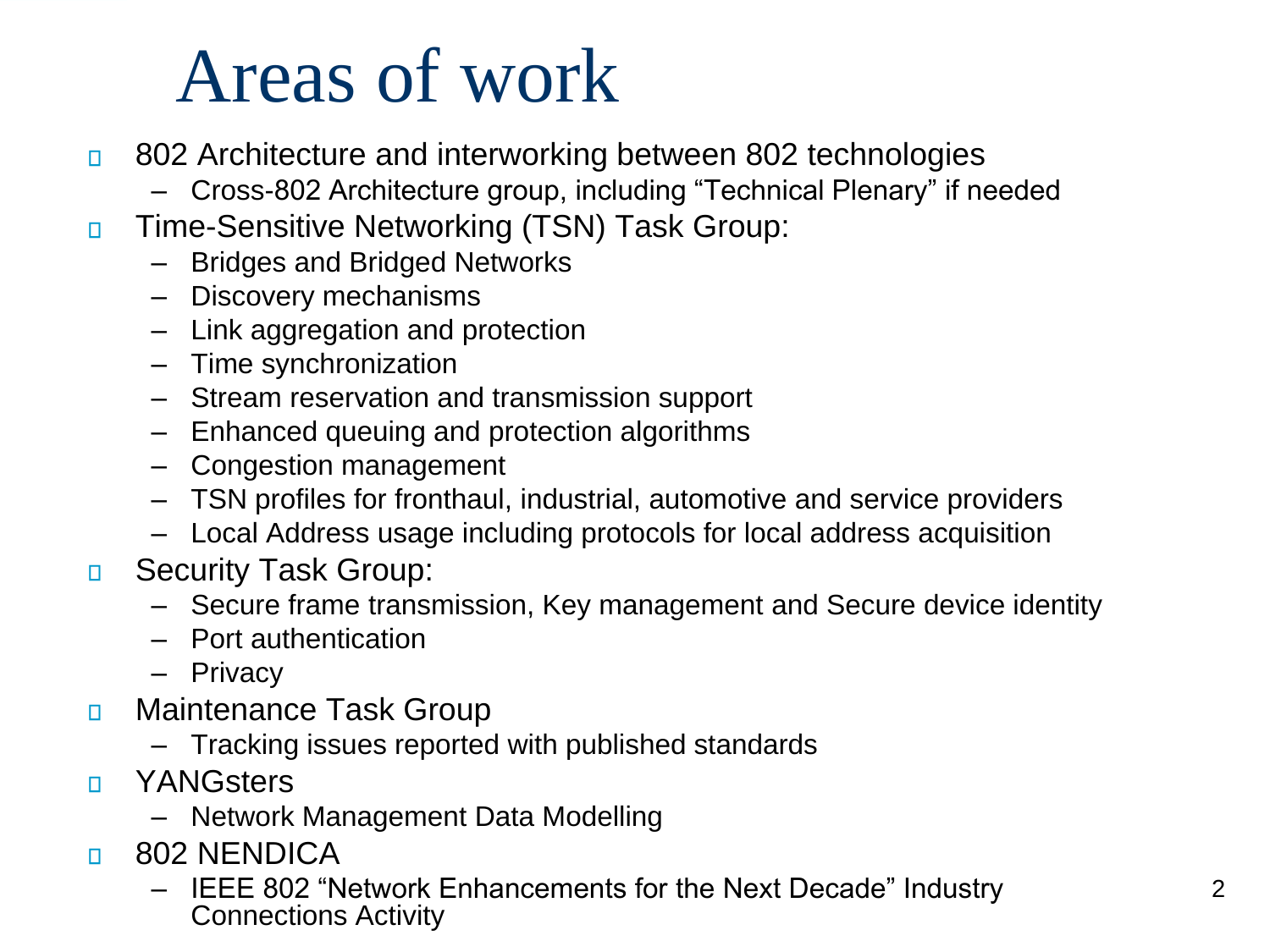## Officers and Leadership

- Chair: Glenn Parsons  $\Box$
- Vice-Chair & Recording Secretary : Jessy Rouyer  $\Box$
- Executive Secretary: Stephan Kehrer  $\Box$
- Liaison Secretary: Karen Randall  $\Box$
- Maintenance TG Chair: Paul Congdon  $\Box$
- Security TG Chair: Mick Seaman  $\Box$ 
	- Security TG Vice-Chair: Karen Randall
- TSN TG Chair: János Farkas  $\Box$ 
	- TSN TG Vice-Chair: Craig Gunther
	- TSN TG Secretary: vacant
	- IEC/IEEE 60802 Joint Project Chair: Ludwig Winkel
	- IEC/IEEE 60802 Joint Project Secretary: Josef Dorr
	- IEEE P802.1DP/SAE AS6675 joint project co-Chairs: Abdul Jabbar & János Farkas
	- IEEE P802.1DP/SAE AS6675 joint project Secretary: Marina Gutiérrez
- NENDICA Chair: Roger Marks  $\Box$
- YANGsters Chair: Scott Mansfield  $\Box$ 
	- YANGsters Vice-Chair and Secretary: Stephan Kehrer
- Maintenance of Email exploder: Hal Keen and Mark Hantel  $\Box$
- Maintenance of website: Roger Marks  $\Box$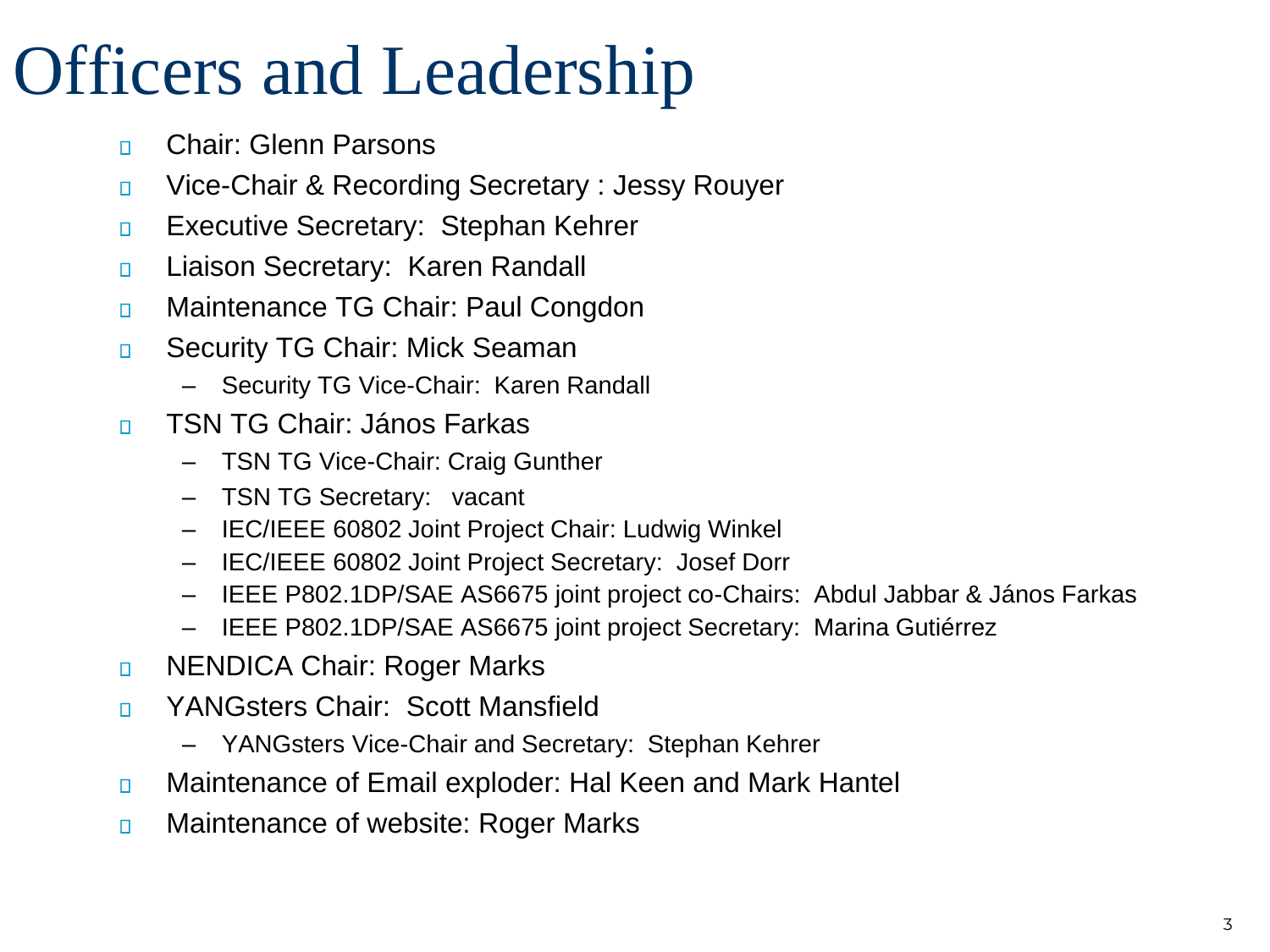### Editors – current projects

- [802.1Q chief editor](https://1.ieee802.org/maintenance/p802-1q-rev/) Mick Seaman  $\Box$ 
	- [P802.1Qcj](https://1.ieee802.org/tsn/802-1qcj/) Paul Bottorff
	- [P802.1Qcw](https://1.ieee802.org/tsn/802-1qcw/) Marina Gutierrez
	- [P802.1Qcz](https://1.ieee802.org/tsn/802-1qcz/) Paul Congdon
	- $-$  [P802.1Qdd](https://1.ieee802.org/tsn/802-1qdd/) Feng Chen
	- [P802.1Qdj](https://1.ieee802.org/tsn/802-1qdj/) Stephan Kehrer
	- [P802.1Qdq](https://1.ieee802.org/tsn/802-1qdq/) Hiroki Nakano
- [P802-REV](https://1.ieee802.org/tsn/802f/)  James Gilb  $\Box$ 
	- [P802f](https://1.ieee802.org/tsn/802f/) Marc Holness
- 802.1AC chief editor  $\Box$ John Messenger
	- [P802.1ACct](https://1.ieee802.org/maintenance/802-1acct/) James Gilb
- 802.1AE chief editor Mick Seaman П
	- [P802.1AEdk](https://1.ieee802.org/security/802-1aedk/) Don Fedyk
- 802.1AS chief editor Geoffrey Garner  $\Box$ 
	- [P802.1ASdm](https://1.ieee802.org/802-1dm/) Geoffrey Garner
	- [P802.1ASdn](https://1.ieee802.org/tsn/802-1asdn/) Rodney Cummings
	- [P802.1ASdr](https://1.ieee802.org/maintenance/802-1asdr/) Silvana Rodrigues
	- [P802.1ASds](https://1.ieee802.org/maintenance/802-1asdr/) Silvana Rodrigues
- [P802.1CQ](https://1.ieee802.org/tsn/802-1cq/) Roger Marks  $\Box$
- [P802.1CS](https://1.ieee802.org/tsn/802-1cs/) Norman Finn  $\Box$
- [P802.1DC](https://1.ieee802.org/tsn/802-1dc/) Norman Finn  $\Box$
- [P802.1DF](https://1.ieee802.org/tsn/802-1df/) Tongtong Wang  $\Box$
- [P802.1DG](https://1.ieee802.org/tsn/802-1dg/) Max Turner  $\Box$
- [P802.1DP / SAE AS6675](https://1.ieee802.org/tsn/802-1dp/)  $\Box$ Abdul Jabbar
- [IEC/IEEE 60802](https://1.ieee802.org/tsn/iec-ieee-60802/) Jordon Woods  $\Box$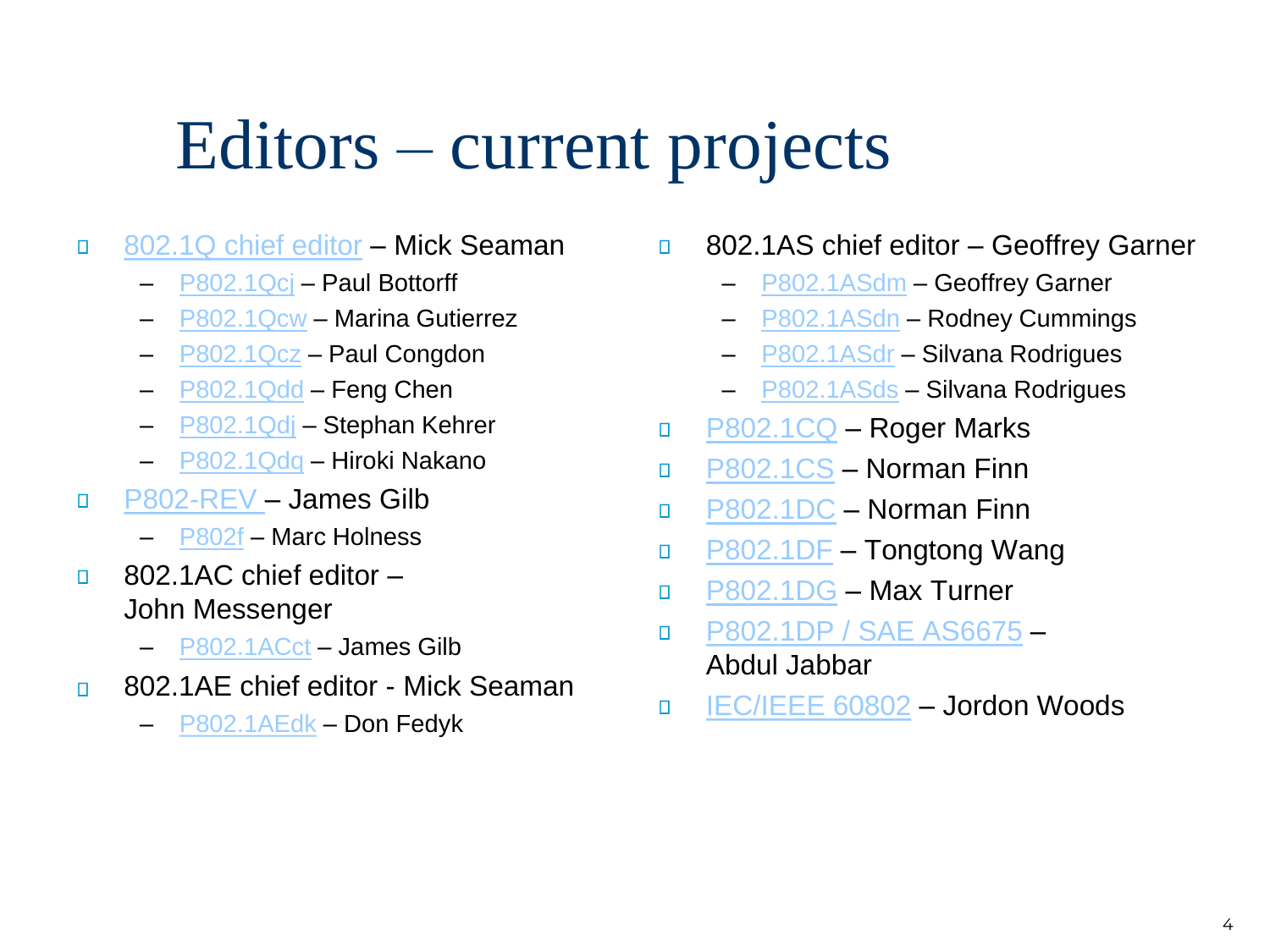# Sanity check – current workload

| Project    | <b>Short Title</b>                                  | <b>Last Motion</b>   | <b>Current Stage</b>            |                   | Draft# Next action           | <b>PAR ends</b> |
|------------|-----------------------------------------------------|----------------------|---------------------------------|-------------------|------------------------------|-----------------|
| 802.1Qcj   | Auto Attach to PBB                                  | PAR extension        | WG ballot                       | D <sub>1.4</sub>  | WG ballot                    | Dec '23         |
| 802.1CQ    | Multicast and Local Address Protocol                | <b>TG Ballot</b>     | <b>TG Ballot</b>                | D <sub>0.7</sub>  | PAR extension                | Dec '22         |
| 802.1ABcu  | <b>LLDP YANG</b>                                    | RevCom               | Published - Apr 13              | D <sub>2.3</sub>  |                              | Dec '21         |
| 802.1Qcw   | TSN (Qbu, Qbv, Qci) YANG                            | <b>PAR Extension</b> | WG ballot                       | D1.4              | <b>SA Ballot conditional</b> | Dec '23         |
| 802.1Qcz   | <b>Congestion Isolation</b>                         | <b>SA Ballot</b>     | <b>SA Ballot</b>                | D <sub>2</sub> .2 | PAR extension                | Dec '22         |
| 60802 (DA) | TSN Profile for Industrial Automation               | <b>TG Ballot</b>     | <b>TG Ballot</b>                | D1.3              | PAR extension & modify       | Dec '22         |
|            |                                                     |                      |                                 |                   |                              |                 |
| 802.1CBdb  | FRER (CBcv) extensions                              | RevCom               | Published - Mar 23 D2.1         |                   |                              | Dec '22         |
| 802.1DC    | QOS provision by network systems                    | <b>WG Ballot</b>     | <b>TG Ballot</b>                | D <sub>1.2</sub>  | PAR extension                | Dec '22         |
| 802.1Qdd   | <b>Resource Allocation Protocol</b>                 | <b>TG Ballot</b>     | <b>TG Ballot</b>                | D <sub>0.6</sub>  | PAR extension                | Dec '22         |
| 802.1DF    | TSN Profile for Service Provider Networks           | <b>TG ballot</b>     | <b>TG ballot</b>                | D <sub>0.1</sub>  | <b>TG ballot</b>             | Dec '23         |
| 802.1DG    | TSN Profile for Automotive Networks                 | <b>TG Ballot</b>     | <b>TG Ballot</b>                | D <sub>1.4</sub>  | <b>TG ballot</b>             | Dec '23         |
| 802.1ABdh  | LLDPv2                                              | RevCom               | Published - Apr 19              | D <sub>2.1</sub>  |                              | Dec '23         |
| 802.1Qdj   | <b>TSN Configuration Enhancements</b>               | <b>TG ballot</b>     | <b>TG ballot</b>                | D <sub>0.3</sub>  | <b>TG ballot</b>             | Dec '23         |
| 802.1AEdk  | <b>MAC Privacy protection</b>                       | <b>WG Ballot</b>     | <b>WG Ballot</b>                | D2.1              | <b>SA Ballot</b>             | Dec '23         |
| 802f       | EtherType YANG                                      | <b>WG Ballot</b>     | <b>WG Ballot</b>                | D1.3              | <b>SA Ballot conditional</b> | Dec '23         |
| 802.1ASdm  | Hot standby                                         | <b>TG Ballot</b>     | <b>TG Ballot</b>                | D <sub>0.5</sub>  | <b>TG Ballot</b>             | Dec '24         |
| 802.1Q-REV | <b>Bridges and Bridged Networks</b>                 | <b>SA Ballot</b>     | <b>SA Ballot</b>                | D1.2              | RevCom                       | Dec '24         |
| 802.1ASdn  | Time Synch YANG                                     | <b>TG Ballot</b>     | <b>TG Ballot</b>                | D <sub>0.1</sub>  | <b>TG Ballot</b>             | Dec '24         |
| 802.1DP    | TSN Profile for Aerospace                           | <b>TG Ballot</b>     | PAR approved                    |                   | Editor's draft               | Dec '24         |
|            | 802.1AS/cor1 Timing and Synchronization corrigendum | RevCom               | Published - Apr 28 D4.0         |                   |                              | Dec '24         |
| 802.1Qdq   | <b>Tspec</b>                                        | <b>TG Ballot</b>     | PAR approved                    | D <sub>0.1</sub>  | <b>TG Ballot</b>             | Dec '25         |
| 802.1ASdr  | Inclusive Language                                  | <b>TG Ballot</b>     | PAR approved                    |                   | Editor's draft               | Dec '25         |
| 802.1ASds  | half-duplex support                                 | <b>TG Ballot</b>     | PAR approved                    |                   | Editor's draft               | Dec '26         |
| 802.1Qdt   | <b>PFC MACsec</b>                                   | NesCom               | PAR approved                    |                   | <b>TG Ballot</b>             |                 |
| 802.1DU    | Cut-through forwarding                              |                      | PAR Development PAR Development |                   | PAR Development ???          |                 |
| 802.1Qdv   | <b>Cyclic Queueing and Forwarding</b>               |                      | PAR Development PAR Development |                   | Nescom                       |                 |
| 802-rev    | <b>O&amp;A</b>                                      | <b>NesCom</b>        | PAR approved                    |                   | WG ballot                    |                 |
| 802.1Qdw   | <b>Source Flow Control</b>                          |                      | PAR Development PAR Development |                   | Nescom                       |                 |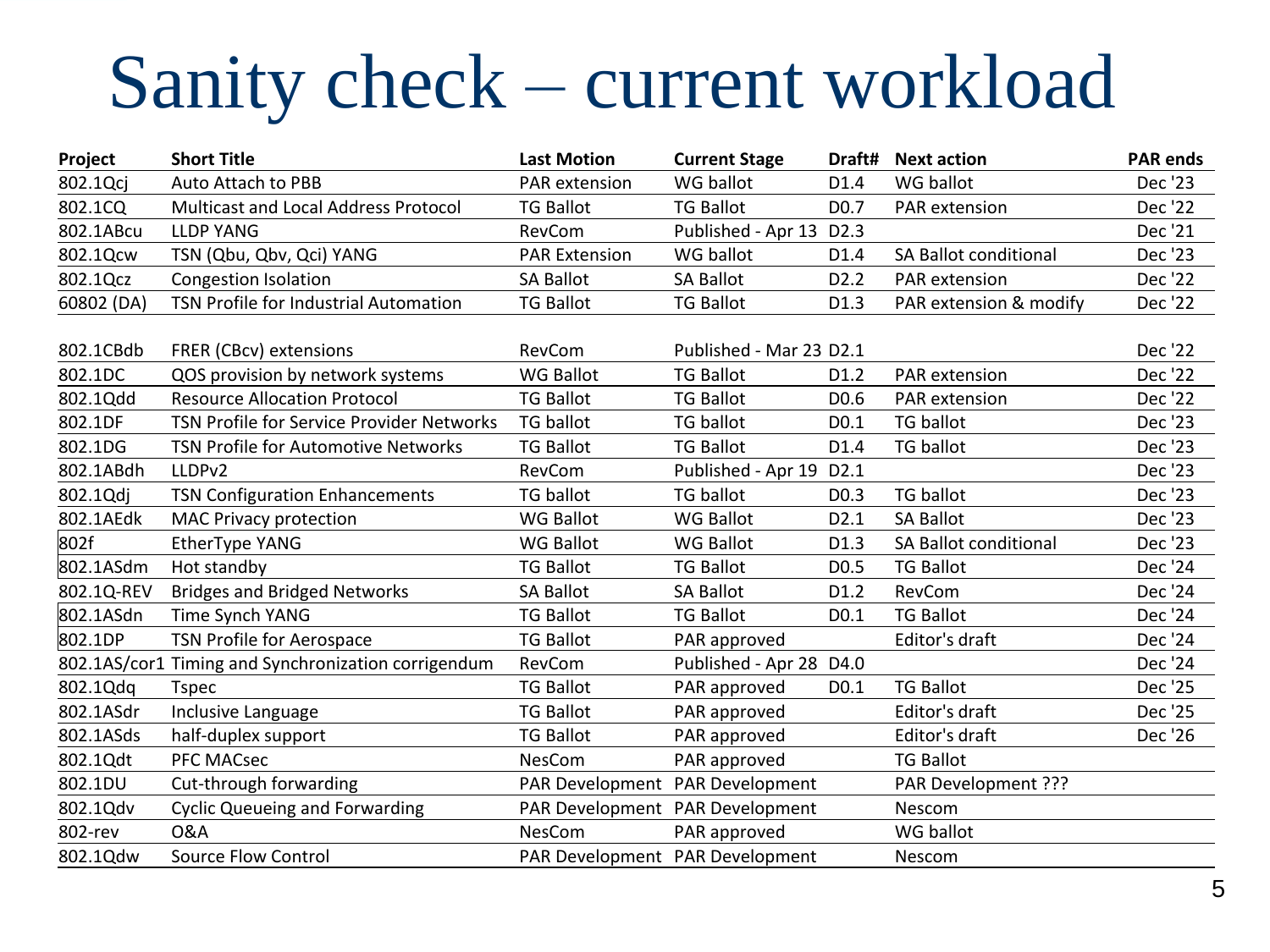# 802.1 electronic meeting schedule

| ET           | ET          | <b>Monday</b>                |                               |                    | <b>Tuesday</b>                | Wednesday     |                                        |                               | <b>Thursday</b> |                     | <b>Friday</b>       | PT    | <b>CET</b> | <b>JST</b> |
|--------------|-------------|------------------------------|-------------------------------|--------------------|-------------------------------|---------------|----------------------------------------|-------------------------------|-----------------|---------------------|---------------------|-------|------------|------------|
| <b>Start</b> | <b>End</b>  | <b>Jul 11</b>                |                               |                    | <b>Jul 12</b>                 | <b>Jul 13</b> |                                        | <b>Jul 14</b>                 |                 | <b>Jul 15</b>       | <b>Start</b>        | start | start      |            |
| 07:00        | 07:30       |                              |                               |                    |                               |               |                                        |                               |                 |                     |                     | 04:00 | 13:00      | 20:00      |
| 07:30        | 08:00       |                              | <b>Hybrid Orientation</b>     |                    |                               |               |                                        |                               |                 |                     |                     | 04:30 | 13:30      | 20:30      |
| 08:00        | 08:30       |                              |                               | <b>Maintenance</b> | <b>TSN</b><br><b>P802.1DP</b> |               |                                        |                               | <b>Nendica</b>  | <b>TSN</b><br>60802 | 05:00               | 14:00 | 21:00      |            |
| 08:30        | 09:00       | <b>TSN</b>                   |                               |                    |                               |               |                                        | <b>TSN</b><br><b>P802.1DG</b> |                 |                     | 05:30               | 14:30 | 21:30      |            |
| 09:00        | 09:30       |                              |                               |                    |                               |               | <b>Security</b>                        |                               |                 |                     | 06:00               | 15:00 | 22:00      |            |
| 09:30        | 10:00       |                              |                               |                    |                               |               |                                        |                               |                 |                     | 06:30               | 15:30 | 22:30      |            |
| 10:00        | 10:30       |                              |                               |                    |                               |               |                                        |                               |                 |                     |                     | 07:00 | 16:00      | 23:00      |
| 10:30        | 11:00       | <b>Opening</b><br>Plenary    |                               |                    |                               |               |                                        |                               | <b>TSN</b>      | <b>TSN</b>          | <b>TSN</b><br>60802 | 07:30 | 16:30      | 23:30      |
| 11:00        | 11:30       |                              |                               | <b>TSN</b>         | <b>Security</b>               | <b>TSN</b>    | <b>TSN</b><br><b>Security</b><br>60802 |                               |                 |                     |                     | 08:00 | 17:00      | 00:00      |
| 11:30        | 12:00       |                              |                               | P802.1DG           |                               |               |                                        |                               | 60802           |                     | 08:30               | 17:30 | 00:30      |            |
| 12:00        | 12:30       |                              |                               |                    |                               |               |                                        |                               |                 |                     |                     | 09:00 | 18:00      | 01:00      |
| 12:30        | 13:00       |                              |                               |                    |                               |               |                                        |                               |                 |                     |                     | 09:30 | 18:30      | 01:30      |
| 13:00        | 13:30       |                              |                               |                    |                               |               |                                        |                               |                 |                     |                     | 10:00 | 19:00      | 02:00      |
| 13:30        | 14:00       |                              | <b>TSN</b><br><b>Security</b> | <b>YANGsters</b>   | <b>TSN</b>                    | <b>TSN</b>    | <b>Security</b>                        | <b>Closing</b>                |                 | <b>TSN</b><br>60802 | 10:30               | 19:30 | 02:30      |            |
| 14:00        | 14:30       | <b>TSN</b>                   |                               |                    |                               |               |                                        |                               |                 |                     | 11:00               | 20:00 | 03:00      |            |
| 14:30        | 15:00       |                              |                               |                    |                               |               | 60802                                  |                               | <b>Plenary</b>  |                     |                     | 11:30 | 20:30      | 03:30      |
| 15:00        | 15:30       |                              |                               |                    |                               |               |                                        |                               |                 |                     |                     | 12:00 | 21:00      | 04:00      |
| 15:30        | 16:00       |                              |                               |                    |                               |               |                                        |                               |                 |                     |                     | 12:30 | 21:30      | 04:30      |
| 16:00        | 16:30       |                              |                               |                    |                               |               |                                        |                               |                 | <b>TSN</b>          | 13:00               | 22:00 | 05:00      |            |
| 16:30        | 17:00       | <b>TSN</b>                   | <b>Security</b>               | <b>TSN</b>         | <b>Security</b>               | <b>TSN</b>    | <b>TSN</b>                             | <b>Security</b>               | <b>Closing</b>  |                     | 60802               | 13:30 | 22:30      | 05:30      |
| 17:00        | 17:30       |                              |                               | 60802              |                               |               | 60802                                  |                               | <b>Plenary</b>  |                     |                     | 14:00 | 23:00      | 06:00      |
| 17:30        | 18:00       |                              |                               |                    |                               |               |                                        |                               |                 |                     |                     | 14:30 | 23:30      | 06:30      |
| 18:00        | 18:30       | <b>802 Technical Plenary</b> |                               |                    |                               |               |                                        |                               |                 |                     |                     | 15:00 | 00:00      | 07:00      |
| 18:30        | 19:00       |                              |                               |                    | 802.1/802.15 Joint            |               |                                        |                               |                 |                     |                     | 15:30 | 00:30      | 07:30      |
| 19:00        | 19:30       |                              |                               |                    |                               |               |                                        |                               |                 |                     |                     | 16:00 | 01:00      | 08:00      |
| 19:30        | 20:00       |                              |                               |                    |                               |               |                                        |                               |                 |                     |                     | 16:30 | 01:30      | 08:30      |
| 20:00        | 20:30       | 802.1 Reception              |                               |                    | <b>Nendica</b>                |               |                                        |                               |                 |                     |                     | 17:00 | 02:00      | 09:00      |
| 20:30        | 21:00       |                              |                               |                    |                               |               |                                        |                               |                 |                     |                     | 17:30 | 02:30      | 09:30      |
|              | 21:00 21:30 |                              |                               |                    |                               |               |                                        |                               |                 |                     |                     | 18:00 | 03:00      | 10:00      |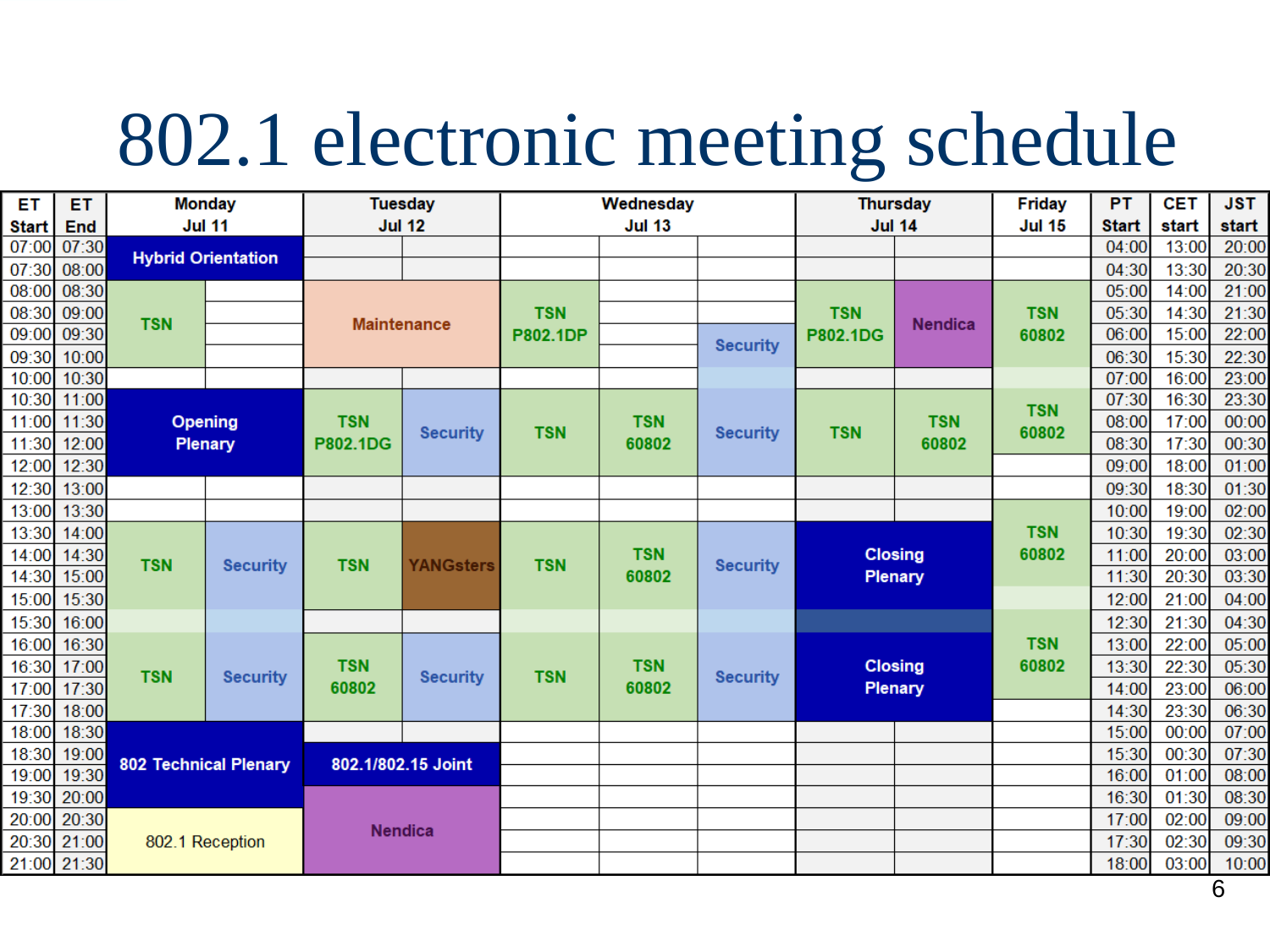# 802.1 plenary agenda

#### **Monday, July 11th opening**

- [Copyright Policy](https://standards.ieee.org/content/dam/ieee-standards/standards/web/documents/other/Copyright_Policy_for_Participants.pdf)  $\Box$
- [Call for Patents](https://mentor.ieee.org/myproject/Public/mytools/mob/slideset.pdf)  $\Box$
- [Participant behavior](https://standards.ieee.org/content/dam/ieee-standards/standards/web/documents/other/Participant-Behavior-Individual-Method.pdf)  $\Box$
- Administrative  $\Box$
- Membership status  $\Box$
- Future Sessions  $\Box$
- 802 EC report  $\Box$
- Technical plenary  $\Box$
- Incoming Liaisons  $\Box$
- Promotion  $\Box$
- Sanity check current projects  $\Box$
- TG agendas  $\Box$
- Any other business  $\Box$

#### **Thursday, July 14th closing**

- [Copyright Policy](https://standards.ieee.org/content/dam/ieee-standards/standards/web/documents/other/Copyright_Policy_for_Participants.pdf)  $\Box$
- [Call for Patents](https://development.standards.ieee.org/myproject/Public/mytools/mob/slideset.ppt)  $\Box$
- [Participant behavior](https://standards.ieee.org/content/dam/ieee-standards/standards/web/documents/other/Participant-Behavior-Individual-Method.pdf)  $\Box$
- Membership status  $\Box$
- Future Sessions  $\Box$
- Sanity check current projects  $\Box$
- TG reports  $\Box$
- Outgoing Liaisons  $\Box$
- Motions for EC  $\Box$
- Motions for 802.1  $\Box$
- Any other business  $\Box$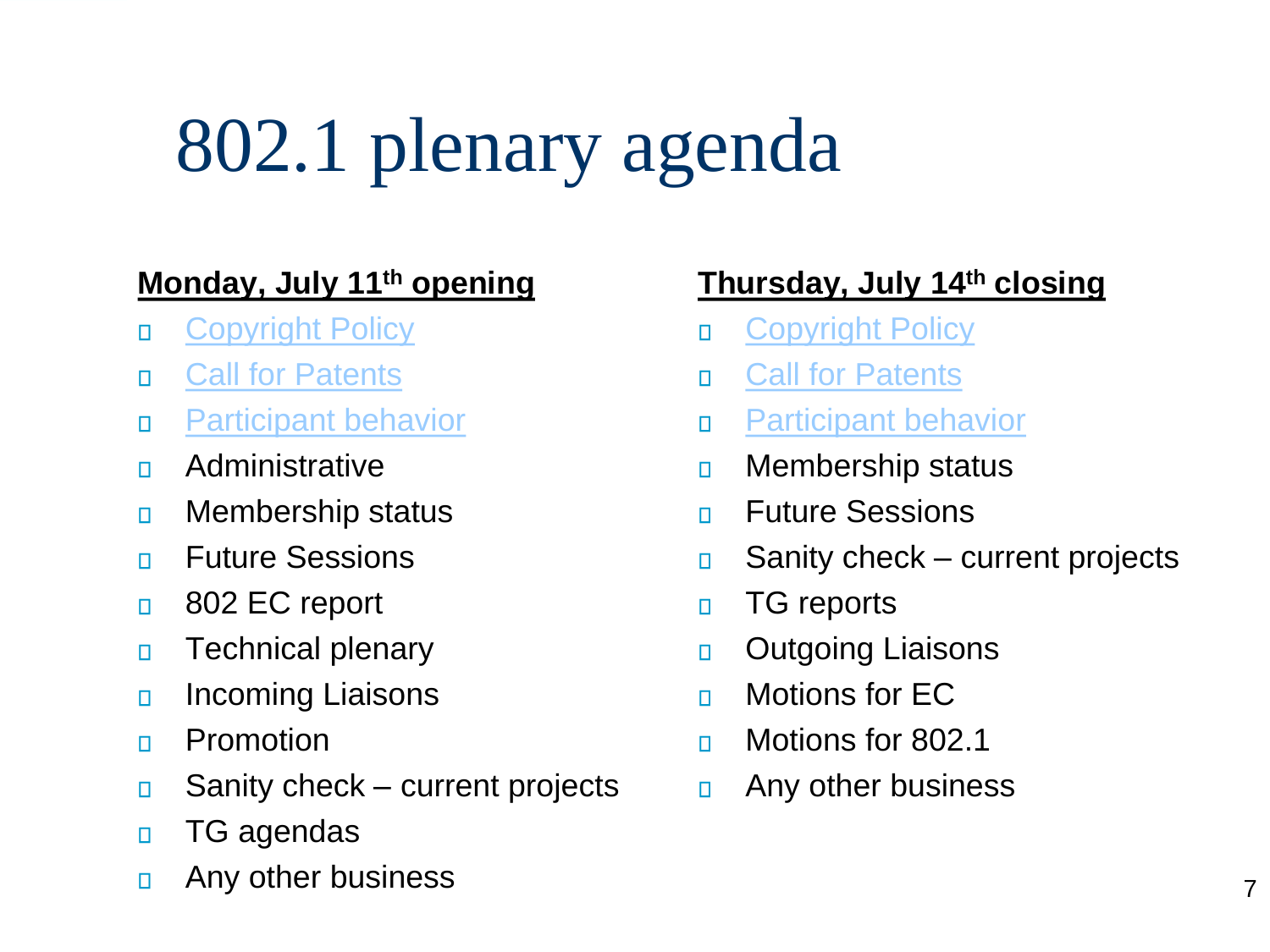# 802 technical plenary agenda

#### **December 2, 2021**

- IEEE Std 802 revision  $\Box$
- 802.1 and 802.15 compatibility  $\Box$

#### **January 13, 2021**

- IEEE Std 802 revision  $\Box$
- **Privacy**  $\Box$

#### **March 3, 2022**

IEEE Std 802 revision  $\Box$ 

#### **Monday, July 11th – 6-8pm ET**

- [Copyright Policy](https://standards.ieee.org/content/dam/ieee-standards/standards/web/documents/other/Copyright_Policy_for_Participants.pdf)  $\Box$
- [Call for Patents](https://development.standards.ieee.org/myproject/Public/mytools/mob/slideset.ppt)  $\Box$
- [Participant behavior](https://standards.ieee.org/content/dam/ieee-standards/standards/web/documents/other/Participant-Behavior-Individual-Method.pdf)  $\mathsf{H}$
- IEEE 802 WG Architecture  $\Box$
- IEEE Std 802 revision  $\Box$
- Any other business  $\Box$